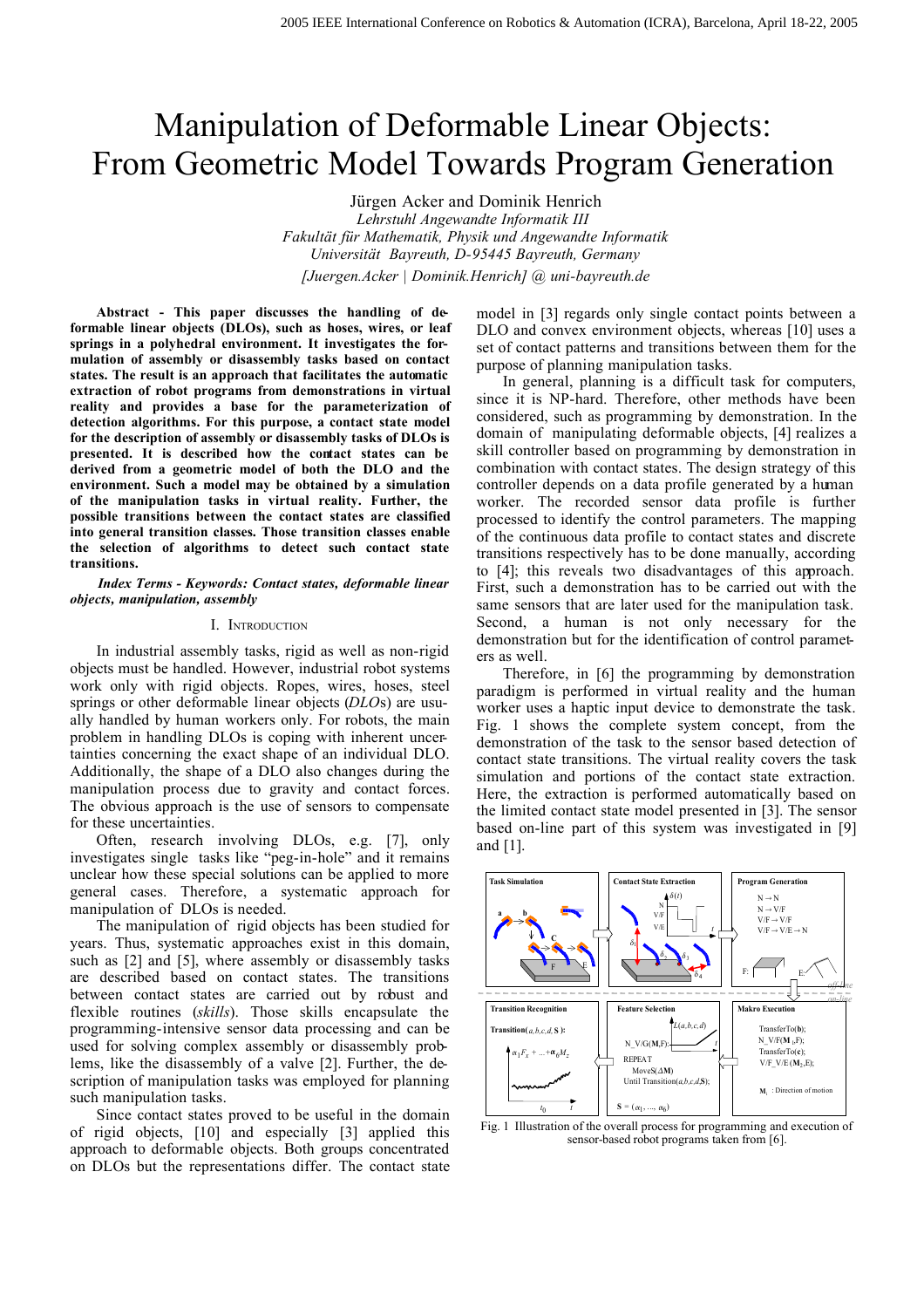This papers covers the contact state extraction and program generation steps of the system shown in Fig. 1. We thereby refine and extend the contact state model from [3] to a polyhedral environment of convex and non-convex objects and to include multiple contacts. Further, we show how topological contact states can be extracted from the geometrical model used in virtual reality. This topological model is transferred to a more abstract discrete contact state model that provides a base for the program generation.

In Section II, the underlying geometrical models of the environment and the DLO are described as used in virtual reality. Section III introduces the topological model that we derive from the geometrical model. The next step towards program generation is the transformation of the topological model to the contact state model in Section IV. In Section V the transitions between contact states are investigated. Based on Sections III through V, we describe a manipulation task as an example in Section VI. Finally, Section VII provides a summary and gives an overview of further research.

## II. GEOMETRICAL MODEL AND BASIC ASSUMPTIONS

Because the *geometrical model* is the most concrete and it is used in the virtual reality portion of the complete system (Fig. 1), we start from this point. First, we define every deformable object with a diameter much smaller than its length as "linear". We assume elastic deformation and do not consider plastic or extensional deformation. Further, we assume torsion is negligible, thus we do not state it explicitly. In the ideal case, the diameter of the DLO is zero. Therefore, we model DLOs as a single curved line. More precisely, the DLO is modelled as a sequence of points  $(P_i)_{i=0}^n$ , where each point  $P_i$  is defined by its position vector  $\vec{p}_i$ . The number *n* of points is assumed to be high enough for a sufficient precision (Fig. 2, left). Therefore, *n* may depend on the shape of the DLO. The first point of the sequence is also called the *start point* (*V<sup>S</sup>* ) and the last point is the *end point*  $(V_F)$  of the DLO. Further, we define the *DLO vector*  $\vec{D}_i$  of a given point  $P_i(1)$ .

$$
\vec{D}_i = \vec{p}_{i+1} - \vec{p}_i \tag{1}
$$

Thus,  $\vec{D}_i$  can be used as the tangent along the DLO for each point of th DLO.

Now that we have described the geometric model of the DLO, we now describe the environment. We assume a polyhedral environment of rigid objects as in [3] but we extend the environment from convex objects only to include non-convex objects. Each non-convex object is split up into the smallest possible number of convex objects.



Fig. 2 Geometrical Models of DLO (left) and non-convex environment objects (right) and its decomposition into two convex objects.

Each convex object is modelled as a set of surfaces. For each surface  $F_i$  the normal vector  $\vec{N}(F_i)$  and one point  $P(F_i)$  within the surface are given. All normal vectors point away from the object´s surface, as shown on the right in Fig. 2. Due to the geometric model of the ideal DLO, we postulate that two environment objects intersect if the smallest distance between both objects is less or equal to the diameter of the DLO.

Recapitulating, the geometrical model contains all environmental objects and the exact shape of the DLO. Additionally, all angles and all distances are known in this model.

## III. TOPOLOGICAL CONTACT MODEL

From the geometric model we can derive the topological model. This model describes the *topological contact situation* i.e. all contacts between the DLO and environmental objects. Thus, in this model the environment and the DLO are only well defined at contact zones (Fig. 3).



Fig. 3 Geometrical model of a contact situation (left); and contact zones of the situation from the left which remain in the topological model (right).

In order to describe those contact zones, we first introduce some *environment primitives EP*. The first environment primitives are the surfaces of the environment objects, further called faces  $F_i$ . Further, the intersection of of *n* directly adjacent faces  $F_i$ ,  $F_j$ , ...  $F_n$ belonging to the same convex object are denoted as  $F_i \cap F_j$  $\cap$  ...  $\cap$   $F_n$ . The intersection  $F_i \cap F_j$  may be abbreviated as edge  $E_{i,j}$  and the intersection  $F_i \cap F_j \cap ... \cap F_n$  may be abbreviated as  $V_{i,j,...,n}$ . Since the topological contact model is restricted to contact zones (Fig. 3), we introduce the empty object *N* representing empty space. For convenience, we also introduce the object  $G_{\vec{z}}$ , representing the gripper of the robot. The annotated vector  $\vec{z}$  represents the normal vector of the gripper and is parallel to the zaxis of the tool center point (TCP). Thus, the environment primitives are the set  $EP$ : ={*N,*  $G_{\vec{z}}$ ,  $F_i$ ,  $E_{i,j}$ ,  $V_{i,j,\dots,n}$ }.

Corresponding to the environment primitives, we introduce *V* and *E* as DLO primitives. The primitive vertex *V* is used for  $V_S$  and  $V_E$ . For all other points along the DLO, the primitive edge *E* is used. DLO primitives are indexed by their DLO vectors.

Now let us define the different types of contacts in order to define a contact situation. A *basic contact* is a pair *P*/*Q* where *P* is a DLO primitive and *Q* is a DLO or an environment primitive. Since for assembly tasks contacts between DLOs and the environment are the most important, we will more closely examine on contacts between DLO and environment primitives.

If one point of the DLO is in contact with more than one geometric primitive except *N*, the contact is called a *multiple contact,* otherwise it is a *single contact*. The basic contacts of a multiple contact are concatenated by the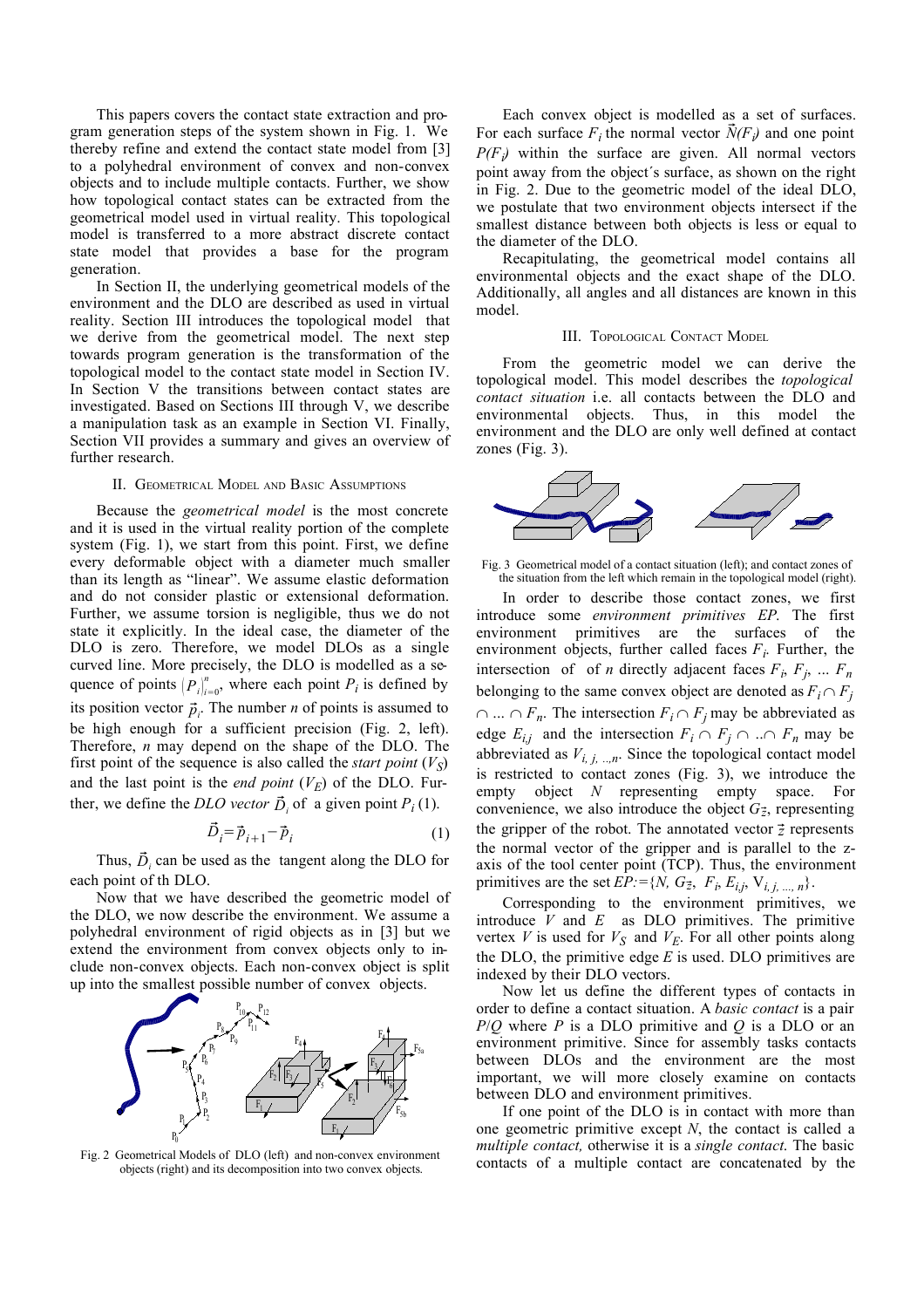operator "+". The *contact situation* is now the ordered sequence of all single or multiple contacts from  $V_S$  to  $V_E$ (Fig. 4). Here, the contacts are concatenated with logical *AND* ( $\wedge$ ). If *m* adjacent points of the DLO  $P_i$ ,  $P_{i+1}$ , ..,  $P_{i+m}$ and  $(0 \le i \le i+m \le n)$  share the same multiple or simple contact, then both contacts are contracted to one contact. At this point, the DLO vectors may differ due to the bending of the DLO. Therefore, the contracted contact is indexed by the DLO vector of the point  $P_{i+\frac{1}{2}m}$ . Any non-empty sequence between two contacts with *N* that does not contain further contacts with *N* is denoted as a *successional contact* (Fig. 4).



Fig. 4 Geometrical contact situation and resulting topological contact model (The face  $F_{12}$  introduced by the decomposition of non-convex environment objects are not visible)

In summary, the topological contact model describes all contacts in a topological manner, since it contains all contacts and the complete information about the necessary angles for any contact. On the other hand, all distances, sizes, the exact shape of the DLO and the faces that do not contact the DLO are dropped from the model.

#### IV. DISCRETE CONTACT STATE MODEL

For the automatic program generation, we need macros for each transition or class of transitions between contact states. The topological model from Section III is not fully discrete due to the exact DLO vectors and the normals for each face. But we need a pure *discrete contact state model* in order to appoint the contact state transitions automatically to macros. The key to such a model is the stability of a contact. For rigid objects, a small motion away from the obstacle always leads to a loss of the contact (Fig. 5). Due to the intrinsic compliance of DLOs, small motions do not always result in a loss of the contact for a DLO.

#### *A. Contact Force*

There is always a resulting force if the DLO is deformed due to the contact. Therefore, we model this intrinsic compliance and postulate a contact force  $F_{\vec{C}}$ between the DLO and the environment primitive for every contact. This contact force ensures the stability of at least some contacts due to the deformation of the DLO.



Fig. 5 A small motion away from an obstacle leads to a loss of the contact for a rigid object (left) and with an effective contact force for DLOs such a motion does not change the contact state (right).

The optimal direction to ensure the stability of contacts of this contact force for any single or multiple contact is given by the *contact vector*  $\vec{C}$  of such a contact (2).

$$
\begin{array}{rcl}\n\vec{C}(D/N) & := & \vec{0} \\
\vec{C}(D/G_{\vec{z}}) & := & \vec{z} \\
\vec{C}(D/F_i) & := & -\vec{N}(F_i) \\
\vec{C}(D/F_i \cap F_j \cap \dots \cap F_k) & := & \vec{C}(D/F_i) + \dots + \vec{C}(D/F_k)^{(2)} \\
\vec{C}(D/K_1 + \dots + D/K_n) & := & \vec{C}(D/X_1) + \dots + \vec{C}(D/X_n) \\
\forall D \in [V, E], \forall X_j \in EP\n\end{array}
$$

The contact vector  $\vec{C}$  of unit length ensures that the contact force  $F_{\bar{C}}$  is normal to the environment objects at the contact point. Thus,  $\vec{0}$  is only permitted for  $\vec{C}(V/N)$ and  $\vec{C}(E/N)$ . Let  $F_i$  and  $F_j$  belong to two different convex environment objects and  $F_i$ <sup> $||F_j$ </sup>. In this case, it is obvious from (2) that  $\overrightarrow{C}$  ( $F_i$ + $F_j$ ) is  $\overrightarrow{0}$ . But due to assumption that the DLOs are ideal and the resulting assumption about distances (Section II), the DLO can never be in contact with two parallel faces. Therefore,  $\vec{C}$  and the direction of the contact force are always well defined. Please also note, that the contact vector depends only on the environment objects but not on the DLO.

# *B. Stability and Transitions*

In total, we can identify three different classes of stability. A contact is considered to be *stable* if any small motion in any direction does not result in a change of the contact state. The contacts which are not stable can further subdivided into semi-stable and instable contacts.

| m                                                                                                                                                                                                                                                                                                                                                                                                                                                                                                                                                                                                                                                                                                                                                                                                                                                                                                                                                                                                                       |                                                                                              |
|-------------------------------------------------------------------------------------------------------------------------------------------------------------------------------------------------------------------------------------------------------------------------------------------------------------------------------------------------------------------------------------------------------------------------------------------------------------------------------------------------------------------------------------------------------------------------------------------------------------------------------------------------------------------------------------------------------------------------------------------------------------------------------------------------------------------------------------------------------------------------------------------------------------------------------------------------------------------------------------------------------------------------|----------------------------------------------------------------------------------------------|
| $F_2$                                                                                                                                                                                                                                                                                                                                                                                                                                                                                                                                                                                                                                                                                                                                                                                                                                                                                                                                                                                                                   | $V_s/G_{\frac{1}{2}} \wedge E_{\frac{1}{2}} / E_1 \wedge E_{\frac{1}{2}} / N \wedge V_E / N$ |
| $\rightarrow V_s/G_{\frac{1}{2}} \wedge E_{\frac{1}{2}} / E_1 \wedge E_{\frac{1}{2}} / N \wedge V_E / N$                                                                                                                                                                                                                                                                                                                                                                                                                                                                                                                                                                                                                                                                                                                                                                                                                                                                                                                |                                                                                              |
| $\rightarrow E_1$                                                                                                                                                                                                                                                                                                                                                                                                                                                                                                                                                                                                                                                                                                                                                                                                                                                                                                                                                                                                       |                                                                                              |
| $\rightarrow V_s/G_{\frac{1}{2}} \wedge E_{\frac{1}{2}} / N \wedge V_E / N$                                                                                                                                                                                                                                                                                                                                                                                                                                                                                                                                                                                                                                                                                                                                                                                                                                                                                                                                             |                                                                                              |
| $\rightarrow V_E/G_{\frac{1}{2}} \wedge E_{\frac{1}{2}} / N \wedge E_{\frac{1}{2}} / N \wedge V_E / N$                                                                                                                                                                                                                                                                                                                                                                                                                                                                                                                                                                                                                                                                                                                                                                                                                                                                                                                  |                                                                                              |
| $\rightarrow V_E/G_{\frac{1}{2}} \wedge E_{\frac{1}{2}} / N \wedge E_{\frac{1}{2}} / N \wedge V_E / N \rightarrow V_S / G_{\frac{1}{2}} / E_1 \wedge E_1 / N \wedge V_E / N \rightarrow V_S / G_{\frac{1}{2}} / E_1 \wedge K_{\frac{1}{2}} / N \rightarrow V_S / G_{\frac{1}{2}} \wedge E_{\frac{1}{2}} / N \wedge E_{\frac{1}{2}} / N \rightarrow V_S / G_{\frac{1}{2}} \wedge E_{\frac{1}{2}} / N \wedge E_{\frac{1}{2}} / K_{\frac{1}{2}} / N \rightarrow V_S / G_{\frac{1}{2}} \wedge E_{\frac{1}{2}} / N \wedge E_{\frac{1}{2}} / K_{\frac{1}{2}} / N \rightarrow V_S / G_{\frac{1}{2}} \wedge E_{\frac{1}{2}} / N \wedge V_E / N \rightarrow V_S / G_{\frac{1}{2}} \wedge E_{\frac{1}{2}} / N \wedge E_{\frac{1}{2}} / N \rightarrow V_S / G_{\frac{1}{2}} \wedge E_{\frac{1}{2}} / N \land V_E / N \rightarrow V_S / G_{\frac{1}{2}} \wedge E_{\frac{1}{2}} / N \land V_E / N \rightarrow V_S / G_{\frac{1}{2}} \wedge E_{\frac{1}{2}} / N \wedge V_E / N \rightarrow V_S / G_{\frac{1}{2}} \wedge E_{\frac{1}{$ |                                                                                              |

Fig. 6 Four similar topological contact situations in which a motionm parallel to the face is initiated from an *E/F* contact. Due to the angle between the normals of  $F_1$  and  $F_2$  a stable (a), transient (b) or spontaneous transition (c,d) occurs. Please note the faces  $F_3$  and  $F_4$  are not always visible in the geometrical view (Fig 2).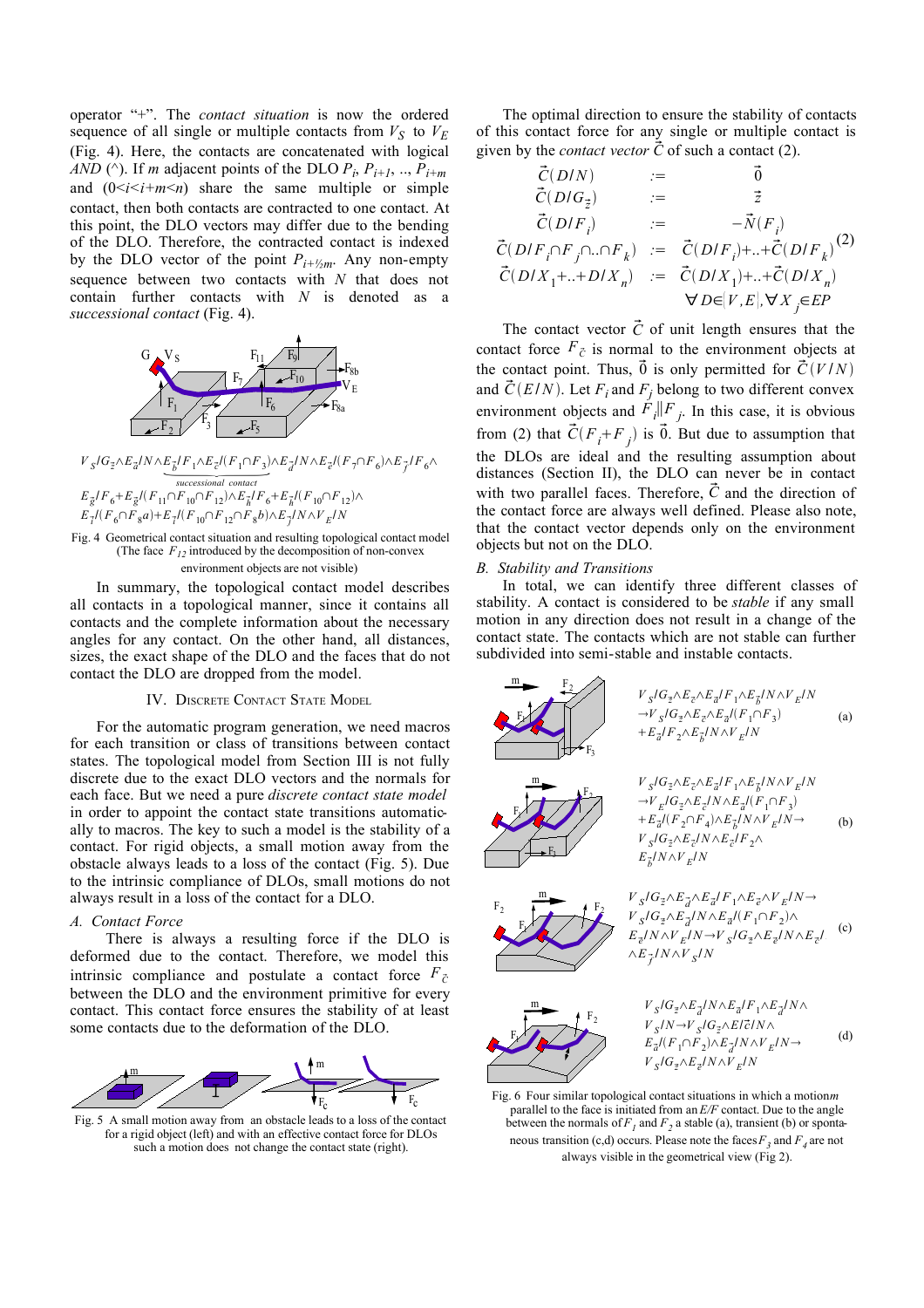A contact *C* is *semi-stable* if and only if *C* is not stable and the loss of *C* is combined with further bending of the DLO. A contact *C* is *instable* if and only if *C* is not stable and the loss of *C* is possible without further bending of the DLO. Now that the different classes of stability have been defined, the effects of the semi- and instable contact states are to be investigated. We therefore examine the situations shown in Fig. 6.

The same initial situation is used in each of the four images in Fig. 6 and the DLO is dragged along the surface of a face towards an edge. In the first transition sequence (Fig. 6a), the DLO collides with another face and the result is a stable contact (concave edge). In the next sequence, the angle between the faces  $F_I$  and  $F_2$  is nearly 180° but the edge is still concave. In this case, the second multiple contact state is not stable, since a small motion, e.g. in the direction *m,* will cause the multiple contact to be lost. The result is another single contact and the DLO bends more due to the reduced distance between the obstacle and the gripped end of the DLO. Therefore, the intermediate contact state is semi-stable and the transition is called a *transient* transition. In general, the critical angle between stable and transient transitions depends not only on the degree of the angle but also on the ensuing friction. Usually, the critical angle is close to 180°. In the last two images Fig. 6c and Fig. 6d, the angle between the faces  $F_I$ and  $F_2$  is more than  $180^\circ$  (convex edge). Here, the intermediate contact is instable. The resulting stable contact state depends not only on the angle between both faces but also on the deformation of the DLO, making the control of such *spontaneous* transitions almost impossible. A more detailed investigation of transition conditions for spontaneous transitions can be found in [8].

# *C. Discrete Contact States*

Stable contacts are most significant for the description of manipulation tasks, since semi-stable or instable contacts are almost impossible to maintain. On the other hand, semi-stable and instable contacts may appear as intermediate contact states between two stable contacts and indicate what type of transition (spontaneous or transient) occurred between the stable contact states, as shown above. Thus, semi- as well as instable contacts are still modelled at this abstraction level. The discrete contacts states are basically the combination of the two basic DLO primitives (*E, V*), the three basic environment primitives (*V*, *E, F*) and the stability classes *(S, T, I)*. Since face contacts are always stable, the combinations *V/FT*, *V/FI*, *E/FT* and *E/FI* do not exist. Therefore, only the vertex and edge contacts are annotated with the stability classes e.g. *V/VS*.

The remaining contact states can be divided in two groups based on the intersection of the DLO and the environment. Since the intersection is either a point or a line, a *point* respectively a *line* contact implies that the intersection between the DLO and the environment objects at the contact point is a point respectively a line.



Fig. 7 Different subtypes of *E/E*-type contacts on convex (a, b) and nonconvex (c, d) edges.

|  | Stability       | Discrete<br>Contact<br>States             |   | card Geometric Situation | Topological Contact State of<br>Single or Multiple Contacts                                                                            |  |  |  |
|--|-----------------|-------------------------------------------|---|--------------------------|----------------------------------------------------------------------------------------------------------------------------------------|--|--|--|
|  | stable          | E/F                                       | 8 |                          | $E_{\vec{a}}/F_{1}$                                                                                                                    |  |  |  |
|  |                 | $E/E^P$                                   | 6 |                          | $E_{\vec{a}}/(F_1 \cap F_2)$                                                                                                           |  |  |  |
|  |                 | $E/E^{LS}$                                | 9 |                          | $E_{\vec{a}}/(F_1 \cap F_3) + E_{\vec{a}}/(F_2 \cap F_4)$                                                                              |  |  |  |
|  |                 |                                           | 7 |                          | $E_{\vec{a}}/(F_1 \cap F_3 \cap F_5)$<br>$+E_{\vec{a}}/(F_2 \cap F_3 \cap F_5)$                                                        |  |  |  |
|  |                 | $E/V^S$                                   |   |                          | $E_{\vec{a}}/(F_1 \cap F_2 \cap F_5)$<br>$+E_{\vec{a}}/(F_4\cap F_3\cap F_6)$                                                          |  |  |  |
|  |                 | V/F                                       | 7 |                          | $V_{\vec{a}}/F_1$                                                                                                                      |  |  |  |
|  |                 | $V/E^{LS}$                                | 8 |                          | $V_{\vec{a}}/(F_1 \cap F_3)$<br>+ $V_{\vec{a}}/(F_2 \cap F_3)$                                                                         |  |  |  |
|  |                 |                                           |   |                          | $V_{\vec{a}}/(F_1 \cap F_6 \cap F_7) + V_{\vec{a}}/F_2$<br>$+V_{\vec{a}}/(F_{3}\cap F_{8}\cap F_{9})$                                  |  |  |  |
|  |                 | $V/V^S$                                   | 9 |                          | $\overline{V}_{\vec{a}}/(F_1 \cap F_5)$<br>+ $V_{\vec{a}}/(F_{\gamma} \cap F_{\vec{b}})$<br>$+V_{\vec{a}}/(F_{3}\cap F_{4}\cap F_{7})$ |  |  |  |
|  | semi-<br>stable | $E/E^{LT}$                                | 9 |                          | $E_{\vec{a}}/(F_1 \cap F_3)$<br>$+E_{\vec{a}}/(F_2 \cap F_4)$                                                                          |  |  |  |
|  |                 | $E/V^T$                                   | 7 |                          | $E_{\vec{a}}/(F_1 \cap F_3 \cap F_4)$<br>+ $E_{\vec{a}}/(F_{2} \cap F_{3} \cap F_{5})$                                                 |  |  |  |
|  |                 | $V/E^{LT}$                                | 8 |                          | $V_{\vec{a}}/(F_1 \cap F_3)$<br>+ $V_{\vec{a}}/(F_{\gamma} \cap F_{\gamma})$                                                           |  |  |  |
|  |                 | $V \hspace{-0.1cm} / \hspace{-0.1cm} V^T$ | 9 |                          | $V_{\vec{a}}/(F_1 \cap F_6 \cap F_7) + V_{\vec{a}}/F_2$<br>+ $V_{\vec{a}}/(F_{\vec{a}} \cap F_{\vec{g}} \cap F_{\vec{g}})$             |  |  |  |
|  | in-<br>stable   | $E/E^{LI}$                                | 6 |                          | $E_{\vec{a}}/(F_1 \cap F_2)$                                                                                                           |  |  |  |
|  |                 | $E/V^I$                                   | 4 |                          | $E_{\vec{a}}/(F_1 \cap F_2 \cap F_3)$                                                                                                  |  |  |  |
|  |                 | $V/E^{LI}$                                | 5 |                          | $V_{\vec{a}}/(F_1 \cap F_2)$                                                                                                           |  |  |  |
|  |                 | $V/V^I$                                   | 3 | $F_1$                    | $V_{\vec{a}}/(F_1 \cap F_2 \cap F_3)$                                                                                                  |  |  |  |

Fig. 8 All discrete contact states and some typical geometrical and topological situations for each stable, semi-stable and instable discrete contact states. The cardinality *card* is discussed in Section V.B. The geometric situations are reduced to the minimal set of faces for the sake of clarity (Fig. 2). Therefore, some topological descriptions contain more faces than the corresponding geometrical situation.

All contacts with a vertex as DLO or environment primitive like *V/F* or *E/VS* are point contacts. The contact state  $E/F$  is always a line contact since the contact force presses the DLO against the obstacle, causing a deformation. Thus, the force flattens the DLO at the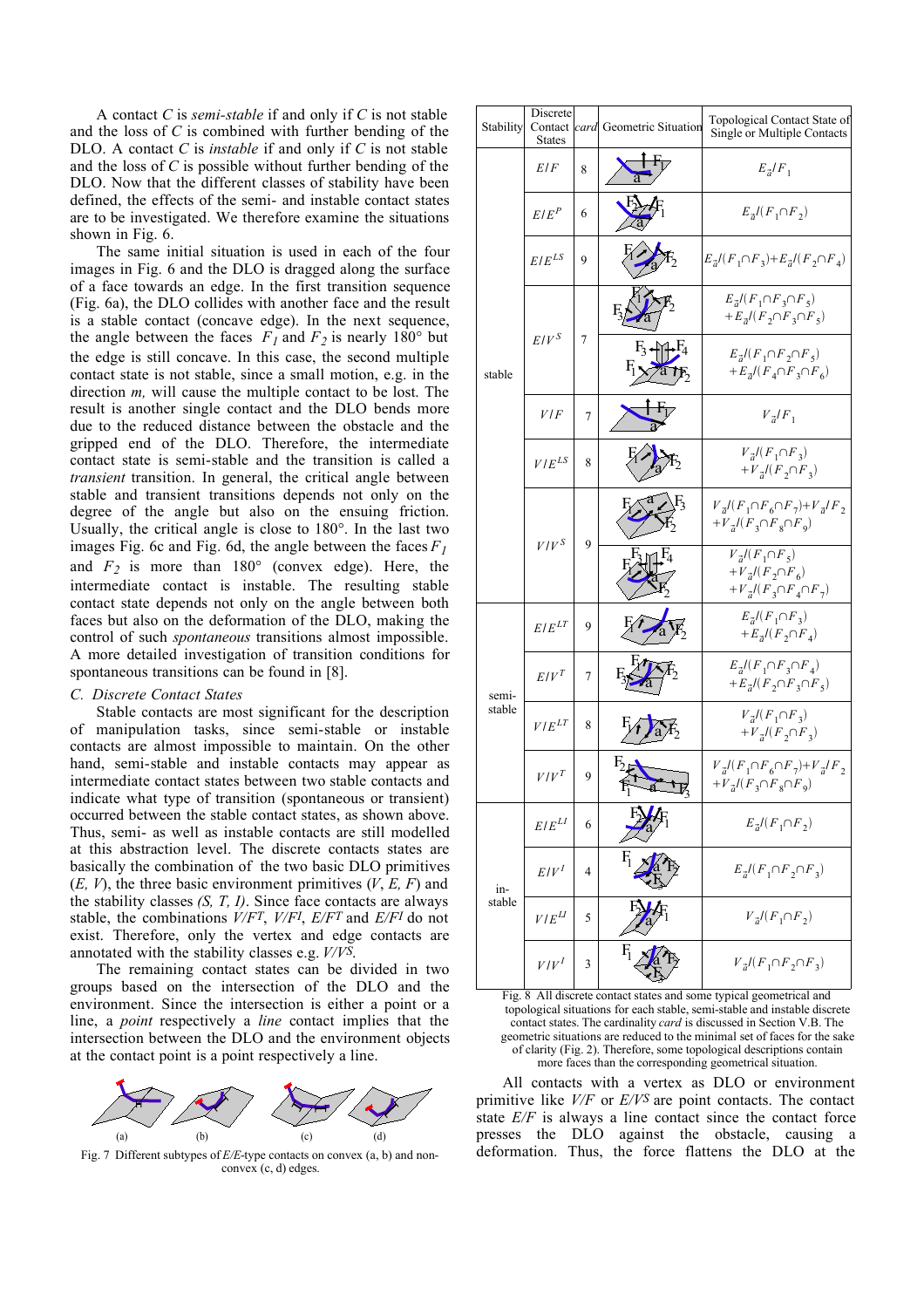contact point resulting in a short line as intersection. But *E/E-*type contacts can belong to both groups (Fig. 7). Here, the intersection is either a line if the DLO-vector at the contact and the vector along the edge are parallel (Fig. 7b and 7d) or a point otherwise (Fig. 7a). Therefore, such *E/E-*type contacts are also annotated by *L* or *P* for line or point contact, e.g. *E/ELS*. On the other hand, point contacts on non-convex edges are rather unlikely for elastic deformable objects. Usually, there is always a gap (*E/N*) like shown in Fig. 7d. Therefore, only the stable contact state on convex edges is further regarded (*E/EP* ).

The resulting discrete contact states are listed in Fig. 8. Generally, for most of the discrete contact states there exists more than one topological contact situation. Therefore, for some discrete contact states several typical topological contact situations are displayed. As a result, the listed topological contact situations are not complete but Fig. 6 a-d show the different basic types. The concave and convex borders of the faces are the key to mapping topological contact states to discrete contact states. Convex edges (or vertices) usually lead to instable configurations, whereas concavities lead to stable or semi-stable configurations.

Since the difference between semi-stable and stable contacts depends on the degree of the significant angles, there is a stable discrete contact state for each semi-stable discrete contact state in Fig. 8. The topological contact situations are the same down to the degree of the angles between the faces and the exact normals themselves.

## V. CONTACT STATE TRANSITION CLASSES

Sections II to IV mainly concerned static contact situations, but for program generation, the contact state transitions that have to be detected are of interest. Thus, we group the transitions between discrete contact states into basic classes which share some common transition characteristics. This is done in such a manner that the detection of all transitions in one class can be done with one algorithm. Therefore, the classification of the transitions enables the selection of a detection algorithm or skill for a given transition. The algorithms may be parameterized based on the more complete topological model, if necessary.

For rigid objects, translatory and rotatory motions are necessary to describe basic assembly tasks. Therefore, [2] introduces the basic skills "move-to-touch", "rotate-tolevel" and "rotate-to-insert". For DLOs, translatory motions are sufficient to achieve all possible transitions between stable discrete contact states, we thus restrict further discussion to such motions.

# *A. Transitions Classes of Discrete Contact States*

The first transition class contains all transitions where the DLO collides with an object in the environment, as displayed in Fig. 8. Therefore, this class can be named similarly to the "move-to-touch" skill for rigid objects, as establishing (*E*) and releasing (*R*) contacts. The common characteristic is that the newly created contact takes away one translatory degree of freedom.

The second class corresponds to the "rotate-to-level" skill, even if the transitions can be achieved with translatory motions (Fig. 9). For rigid objects, the "rotateto-level" skill enables the change from line to point contacts. For DLOs, this class also contains all transitions from point to line contacts and vice versa. This class is called stable state transition class (*C*), since all transitions between two stable contact states as long as they are not part of the establishing and releasing contact class without intermediate contacts are transitions from point contacts to line contacts or vice versa.



Fig. 9 A typical transition  $V/N \rightarrow V/F$  which belongs to the contact establishing and releasing class (left) and a typical transition  $V/F \rightarrow$ *E/F* of the stable state transition class (right).

The remaining classes (Fig. 6b-d) consist of sequences of two transitions between stable contact states with semistable or instable contact states in between. The first transition of such a sequence is also called initiated (*I*) and the second is either a transient or a spontaneous transition. Therefore, we group all such transitions occurring via semi-stable transitions into the class of transient contact state transitions (*T*). Finally, the class of spontaneous transitions contains all transitions with an intermediate instable contact state (*S*).

Table I maps each possible transition between discrete contact states without passing intermediate states to the previously defined transition classes by adopting the definitions of the transition classes. Contact state transitions like  $E/F_1 \rightarrow E/F_2$  are impossible since they can not be achieved without passing intermediate states. Such impossible contact state transitions are marked with "-".

|   | TRANSITION CLASSES FOR EACH TRANSITION BETWEEN DISCRETE CONTACT STATES . |               |                |                   |   |                 |                |                |                   |               |          |                |                |             |         |                |   |
|---|--------------------------------------------------------------------------|---------------|----------------|-------------------|---|-----------------|----------------|----------------|-------------------|---------------|----------|----------------|----------------|-------------|---------|----------------|---|
| E |                                                                          | E             |                |                   |   |                 |                |                | V                 |               |          |                |                |             |         |                |   |
|   |                                                                          | F             | $E^P$          | $E^{LS}$ $E^{LT}$ |   | E <sub>TI</sub> | $V^{\rm S}$    | V <sup>T</sup> | ${\rm V}^{\rm I}$ | F             | $E^{LS}$ | $E^{T}$        | $E^{I}$        | $V^{\rm S}$ | $V^{T}$ | $V^I$          | N |
|   | F                                                                        |               | Ċ              | E                 | I | I               | E,C            | I              | I                 | $\mathcal{C}$ | -        | -              | -              | -           |         |                | R |
|   | $E^P$                                                                    | $\mathcal{C}$ | -              |                   |   | -               | E              | I              | I                 | -             | -        | -              | I              | -           |         | -              | R |
|   | $E^{LS}$                                                                 | R             | -              |                   |   | -               | $\mathcal{C}$  | -              | -                 | -             | C        | -              | -              | -           |         | ۰              | R |
|   | E <sup>LT</sup>                                                          | T             | -              |                   |   | -               |                | -              | -                 | -             | -        | -              | -              | -           |         | ۰              |   |
|   | $E^{LI}$                                                                 | S             | S              |                   |   | -               |                | -              |                   | -             | -        | -              | -              | -           |         | ۰              | S |
|   | $\mathbf{V}^\mathbf{S}$                                                  | R,C           | R              | $\mathcal{C}$     | Ċ | C               | -              | -              |                   | -             | -        | -              | -              | -           | -       | I              | R |
|   | $V^{\text{T}}$                                                           | T             | T              | T                 |   | -               |                | -              |                   | -             | -        | -              | -              | -           |         |                |   |
|   | $\mathbf{V}^{\text{I}}$                                                  | S             | S              |                   |   | S               |                | -              | ۰                 | -             | -        | -              | -              | -           | -       | S              | S |
|   | F                                                                        | C             | -              |                   |   | -               | -              | -              | ۰                 | -             | E        | I              | I              | E           | I       | T              | R |
|   | $E^{LS}$                                                                 | $\mathcal{C}$ | $\overline{a}$ | C                 |   | -               | -              | -              | -                 | R             | -        | ۰              | $\overline{a}$ | E           | I       | I              | R |
|   | $\mathrm{E}^{\mathrm{I}}$                                                | S             | S              |                   | - | S               | -              | -              |                   | S             | -        | -              | -              | -           | -       | S              | S |
| V | $\mathbf{E}^{\rm LT}$                                                    |               | -              |                   |   | -               | -              | -              |                   | T             | -        |                | -              | -           |         |                |   |
|   | $\mathbf{V}^\mathbf{S}$                                                  | C, R          | -              |                   | - | -               | $\overline{a}$ | -              |                   | R             | $C, R$ - |                | -              | -           |         | $\overline{a}$ | R |
|   | $V^T$                                                                    |               | -              |                   |   | -               | $\overline{a}$ | -              |                   | T             | T        | ۰              | -              | -           |         | ٠              |   |
|   | $V^I$                                                                    |               | -              |                   |   | -               | -              |                |                   | S             | -        | $\overline{a}$ | S              | -           |         | -              | S |
|   | N                                                                        | E             | E              | E                 | E | E               | E              | E              | E                 | E             | E        | E              | E              | E           | E       | E              |   |

TABLE I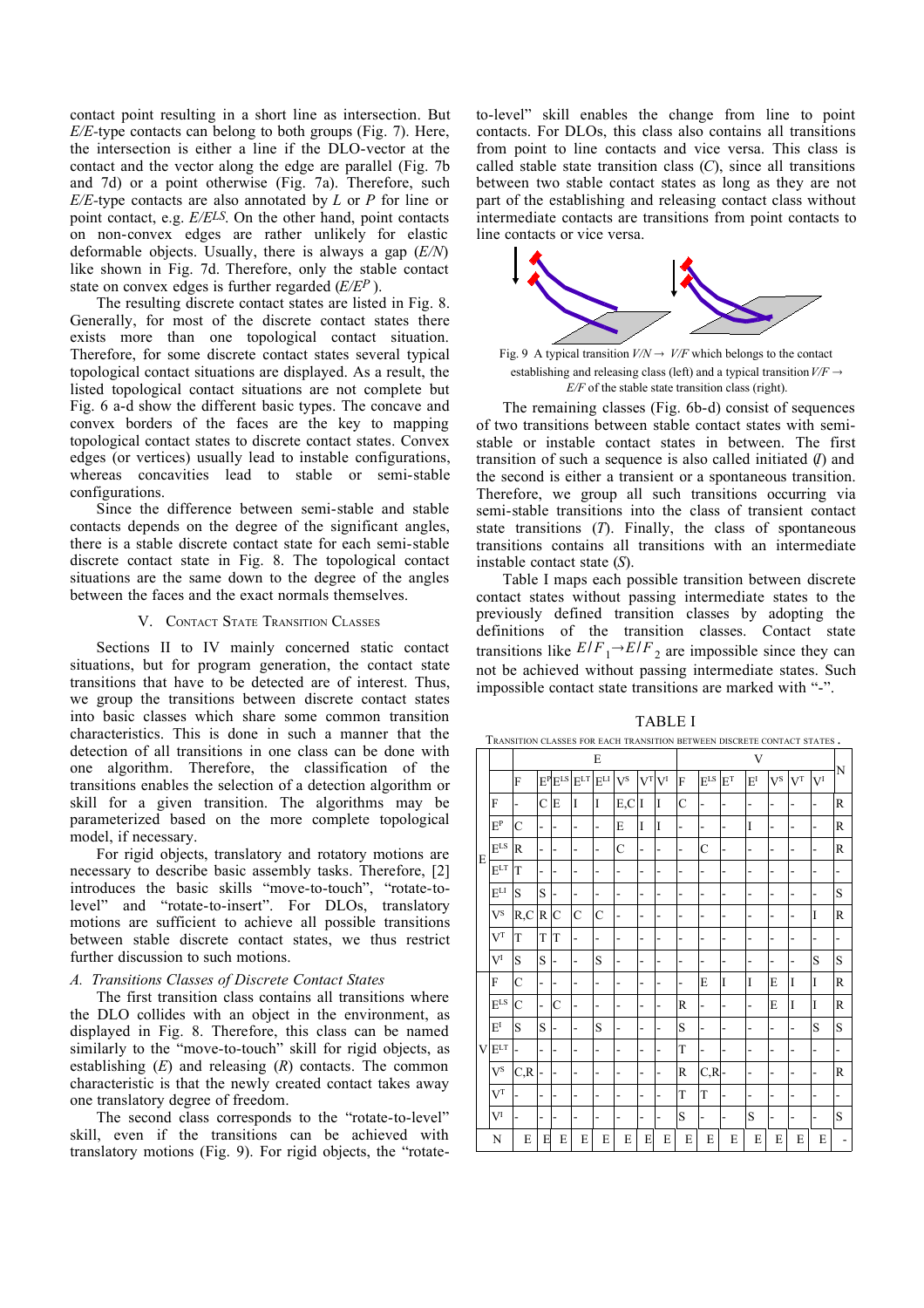# *B. Transitions between Successional Discrete Contact States*

Further, Table I includes only the transitions between single discrete contact states, i.e. successional contacts of length one. In general, a successional contact consists of more than one discrete contact state (Fig. 10). In order to determine the appropriate transition class for a transition between successional, we must find the most important contacts, the *principal contacts*. The *principal contacts* of a continuous contact are the contacts with the highest order *card*.

$$
card(C) := dim_{DLO}(C)
$$
  
+2 $\cdot DoF_{trans}(C)$ +3 $\cdot DoF_{block(C)$  (3)

The function *card* defines a partial order on the discrete contact states and roughly estimates the stability of a discrete contact state. In particular,  $dim_{DLO}$  is zero for the vertices of the DLO and one for the edge. This coarsely reflects the lower stability of DLO-vertex contacts compared to DLO-edge contacts. The second addend *DoFtrans* is the number of translatory degrees of freedom possible without losing the contact. This means, *C* is stable against such motions. Therefore, the weight of *DoFtrans* is higher than the weight of  $dim_{DLO}$ . The last term  $DoF_{blocked}$ , represents the number of translatory degrees of freedom blocked by the contact. In combination with the contact force, the number of blocked translatory degrees of freedom imposes the strongest stability constraints. Thus, the weight of *DoFblocked* is the highest. As an example,  $card(E/E^{LS}) = 1 + 2 \cdot 1 + 3 \cdot 2 = 9$ . The values for all discrete contacts states are listed in Fig. 8.

Now, the transition class is usually determined by the changes of the principal contacts and the transition class can be directly derived from Table I. The exception is the discrete contact state transition *E/F* to *E/VS*. This transition is ambiguous (Table I), since it either belongs to the transition class of stable state transitions (Fig. 10a) or to the establishing and releasing contact class (Fig. 10b). Here, the DLO is either dragged from a face  $F_I$  towards a corner of a non-convex edge between  $F_2$  and  $F_3$  (Fig. 10a) or it is dragged along a face of an obstacle *A* towards another obstacle *B*, where the DLO collides with the surface of this obstacle (Fig. 10b). Further, both obstacles *A* and *B* intersect only in one point.



Fig. 10 Two situations of the discrete contact state transition *E/F* to *E/VS*

In this case, the contacts with lower cardinality become important for the identification of the transition class since they resolve the ambiguity. In the example, the transition sequence of Fig. 10a does not contain any contacts with lower cardinality. Whereas, the edges of obstacle *A* (Fig. 10b) cause in-stable *E/ELI* contacts. The complete successional contact is of course stable, since the principal contact is stable.

Recapitulatory, the transition classes can directly be derived from the sequence of discrete contact situations. Since the detection of all transitions in one transition class can be done by one algorithm, also the detection algorithm can be automatically derived from the sequence of discrete contact situations.

|                | Step Topological Contact States                                                                                                                                                                                                                                                                                            | Discrete Contact StateSTran-                                                                      | sition<br>Class |
|----------------|----------------------------------------------------------------------------------------------------------------------------------------------------------------------------------------------------------------------------------------------------------------------------------------------------------------------------|---------------------------------------------------------------------------------------------------|-----------------|
| $\mathbf{1}$   | $V_{\vec{a}}/G_{\vec{r}} \wedge E/N \wedge V/N$                                                                                                                                                                                                                                                                            | $V/G \wedge E/N \wedge V/N$                                                                       |                 |
|                | $2\left \rightarrow V_{\vec{a}}/G_{\vec{z}}\wedge E/N\wedge V_{\vec{b}}/F_{1}\right $                                                                                                                                                                                                                                      | $V/G \wedge E/N \wedge V/F_1$                                                                     | E               |
|                | $3 \left  \rightarrow V_{\vec{a}} / G_{\vec{z}} \wedge E / N \wedge E_{\vec{c}} / F_{1} \wedge V_{\vec{a}} / N \right $                                                                                                                                                                                                    | $V/G \wedge E/N \wedge E/F_1$                                                                     | C               |
| $\overline{4}$ | $\rightarrow V_{\vec{a}}/G_{\vec{z}} \wedge E/N \wedge E_{\vec{c}}/F_1 \wedge E_{\vec{c}}/(F_1 \cap F_1)$<br>$\wedge V_z/N$                                                                                                                                                                                                | $V/G \wedge E/N \wedge E/F_1$<br>$\wedge E/E_{1,2}^p \wedge V/N$                                  |                 |
| $\overline{5}$ | $\rightarrow V_{\vec{a}}/G_{\vec{z}} \wedge E_{N} \wedge E_{\vec{f}}/F_{1} \cap E_{\vec{f}}/F_{1} \wedge V_{\vec{g}}/N$                                                                                                                                                                                                    | $V/G \wedge E/N \wedge E/E_{12}^p$<br>$\wedge$ V/N                                                | C               |
|                | $6\left \rightarrow V_{\vec{a}}/G_{\vec{z}} \wedge E_{N} \wedge V_{\vec{h}}/F_{2}\right $                                                                                                                                                                                                                                  | $V/G \wedge E/N \wedge V/F$ ,                                                                     | C               |
|                | $7\left \rightarrow V_{\vec{a}}/G_{\vec{z}}\wedge E/N\wedge V_{\vec{z}}/F_{\vec{z}}+V_{\vec{z}}/(F_{\vec{z}}\cap F_{10})\right $                                                                                                                                                                                           | $V/G \wedge E/N \wedge V/E_{2,3}^{LS}$                                                            | E               |
| 8              | $\rightarrow V_{\vec{a}}/G_{\vec{z}} \wedge E_{N} \wedge V_{\vec{z}}/F_{\gamma}$<br>$+V_{7}/(F_{3}\cap F_{10}\cap F_{4})$                                                                                                                                                                                                  | $V/G\wedge E/N$<br>$\wedge V/V_{2,3,4}^I$                                                         | I               |
|                | $\rightarrow V_{\vec{a}}/G_{\vec{z}} \wedge E_{N} \wedge E_{\vec{i}}/F_{2}$<br>9 $+E_{7}/(F_{5}\cap F_{6}\cap F_{12})\wedge E_{\vec{k}}/F_{2}$<br>$+E_{\vec{k}}/(F_5 \cap F_{12}) \wedge$<br>$V_{7}/F_{2}+V_{7}/(F_{5}\cap F_{12})$                                                                                        | $V/G \wedge E/N \wedge$<br>$E/V_{2,5,6}^S \wedge$<br>$E/E_{2,5}^{LS} \wedge V/E_{2,5}^{LS}$       | S,E             |
|                | $\rightarrow V_d/G_{\overline{z}} \wedge E_{N} \wedge E_{\overline{m}}/F_{\overline{z}}$<br>$+E_{\vec{m}}/(F_{5}\cap F_{6}\cap F_{12})\wedge E_{\vec{n}}/F_{2}$<br>$10 + E_{\pi}/(F_{5} \cap F_{12})$<br>$V_{\vec{a}}/F_2+V_{\vec{a}}/(F_5\cap F_{12}\cap F_{13})$<br>$+V_{\vec{o}}/(F_{\vec{q}} \cap F_{14} \cap F_{15})$ | $V$  G $\wedge$ E N $\wedge$ E E $^{LS}_{2.5}$<br>$\wedge E/V_{2,5,6}^{S} \wedge V/V_{2,5,7}^{S}$ | E               |

Fig. 11 A "peg-in-hole" task and the resulting topological model as well as the discrete contact state model and the resulting transition classes. The left image in the first row shows the start and goal situation. The arrows indicate the different directions of motion of the gripper. The middle and right image give a more detailed view of the last steps. Both images show the top view, removing the upper face of the hole.

## VI. DESCRIPTION OF <sup>A</sup> MANIPULATION TASK FROM TOPOLOGICAL MODEL TO PROGRAM GENERATION

In this section, we apply the presented procedure to a "Peg-in-Hole" task, as shown in Fig. 11. We assume, the task is demonstrated using the sequence of topological contact situations, as displayed in Fig. 11. The numbers indicate the order of the contact situations.

The environment is used as much as possible in order to guide the DLO to the goal situation. This is necessary because the DLO vectors are greatly affected by the intrinsic uncertainties of DLOs and are extracted from a